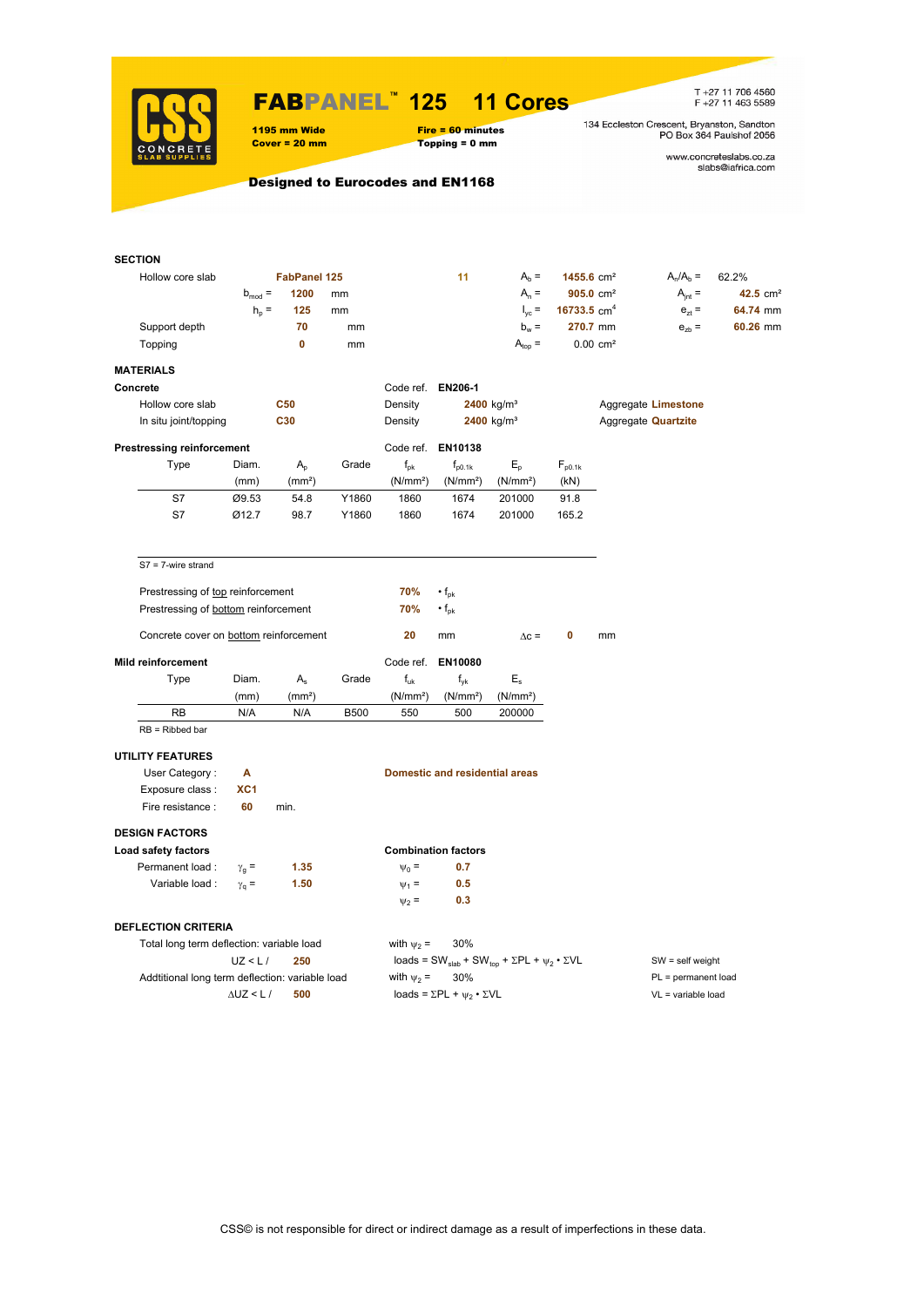

## FABPANEL**™ 125 11 Cores**

### 1195 mm Wide Fire = 60 minutes<br>
Cover = 20 mm Topping = 0 mm  $Topping = 0$  mm

T+27 11 706 4560<br>F+27 11 463 5589

134 Eccleston Crescent, Bryanston, Sandton<br>PO Box 364 Paulshof 2056

www.concreteslabs.co.za<br>slabs@iafrica.com

Designed to Eurocodes and EN1168

**This Load Span Table is for guidance only and should not be considered as a complete calculation.**

| <b>Reinforcement type</b>          |         | <b>STR 01</b> | <b>STR 02</b> |  |  |  |  |
|------------------------------------|---------|---------------|---------------|--|--|--|--|
| <b>Top reinforcement</b>           |         |               |               |  |  |  |  |
| <b>Bottom reinforcement</b>        |         | 6xØ9.53       | 8xØ9.53       |  |  |  |  |
| Reinforcement (kg/m <sup>2</sup> ) |         | 2.16          | 2.88          |  |  |  |  |
| $M_{Rd}$                           | (kNm/m) | 39.2          | 49.7          |  |  |  |  |
| $V_{nc,Rd}$                        | (kN/m)  | 33.6          | 34.6          |  |  |  |  |
| $V_{c, Rd}$                        | (kN/m)  | 30.6          | 38.6          |  |  |  |  |

| <b>Permanent</b><br>load | <b>Variable</b><br>load  |      |      | <b>CLEAR SPAN (IN METERS)</b> |                             |  |       |  |  |         |  |
|--------------------------|--------------------------|------|------|-------------------------------|-----------------------------|--|-------|--|--|---------|--|
| $g$ (kN/m <sup>2</sup> ) | $q$ (kN/m <sup>2</sup> ) |      |      |                               | $\frac{L_{\sup}}{L_{\sup}}$ |  | $L_n$ |  |  | $-$ sup |  |
| 1.50                     | 1.50                     | 5.94 | 6.50 |                               |                             |  |       |  |  |         |  |
| 1.50                     | 2.00                     | 5.77 | 6.32 |                               |                             |  |       |  |  |         |  |
| 1.50                     | 2.50                     | 5.61 | 6.17 |                               |                             |  |       |  |  |         |  |
| 1.50                     | 3.00                     | 5.46 | 6.02 |                               |                             |  |       |  |  |         |  |
| 1.50                     | 3.50                     | 5.32 | 5.89 |                               |                             |  |       |  |  |         |  |
| 1.50                     | 4.00                     | 5.19 | 5.77 |                               |                             |  |       |  |  |         |  |
| 1.50                     | 5.00                     | 4.96 | 5.51 |                               |                             |  |       |  |  |         |  |
| 1.50                     | 6.00                     | 4.76 | 5.36 |                               |                             |  |       |  |  |         |  |
| 1.50                     | 7.00                     | 4.58 | 4.85 |                               |                             |  |       |  |  |         |  |
| 1.50                     | 8.00                     | 4.29 | 4.42 |                               |                             |  |       |  |  |         |  |
| 1.50                     | 9.00                     | 3.94 | 4.06 |                               |                             |  |       |  |  |         |  |
| 1.50                     | 10.00                    | 3.65 | 3.76 |                               |                             |  |       |  |  |         |  |
| 1.50                     | 12.50                    | 3.09 | 3.18 |                               |                             |  |       |  |  |         |  |
| 1.50                     | 15.00                    | 2.68 | 2.76 |                               |                             |  |       |  |  |         |  |
| 1.50                     | 20.00                    | 2.20 | 2.25 |                               |                             |  |       |  |  |         |  |

#### **SECTION - self weight**

| Precast slab:       | 1.78            | kN/m <sup>2</sup> |                                |      |                   |                            |
|---------------------|-----------------|-------------------|--------------------------------|------|-------------------|----------------------------|
| Joint:              | 0.08            | kN/m <sup>2</sup> | $\Rightarrow$ Sum =            | 1.86 | kN/m <sup>2</sup> | $(slab + ioint)$           |
| Topping:            | 0.00            | kN/m <sup>2</sup> | $\Rightarrow$ Sum =            | 1.86 | kN/m <sup>2</sup> | $(slab + joint + topping)$ |
| UTILITY FEATURES    |                 |                   |                                |      |                   |                            |
| User Category:      | A               |                   | Domestic and residential areas |      |                   |                            |
| Exposure class:     | XC <sub>1</sub> |                   | Fire resistance :              | 60   | min.              |                            |
| DEELECTION CRITERIA |                 |                   |                                |      |                   |                            |

**DEFLECTION CRITERIA**

Long term part of variable load  $v_2 = 0.3$ 

- Long term TOTAL deflection under self weight of the slab + total permanent load + 30% of the variable load < L / 250

- Long term ADDITIONAL deflection under total permanent load + 30% of the variable load < L / 500